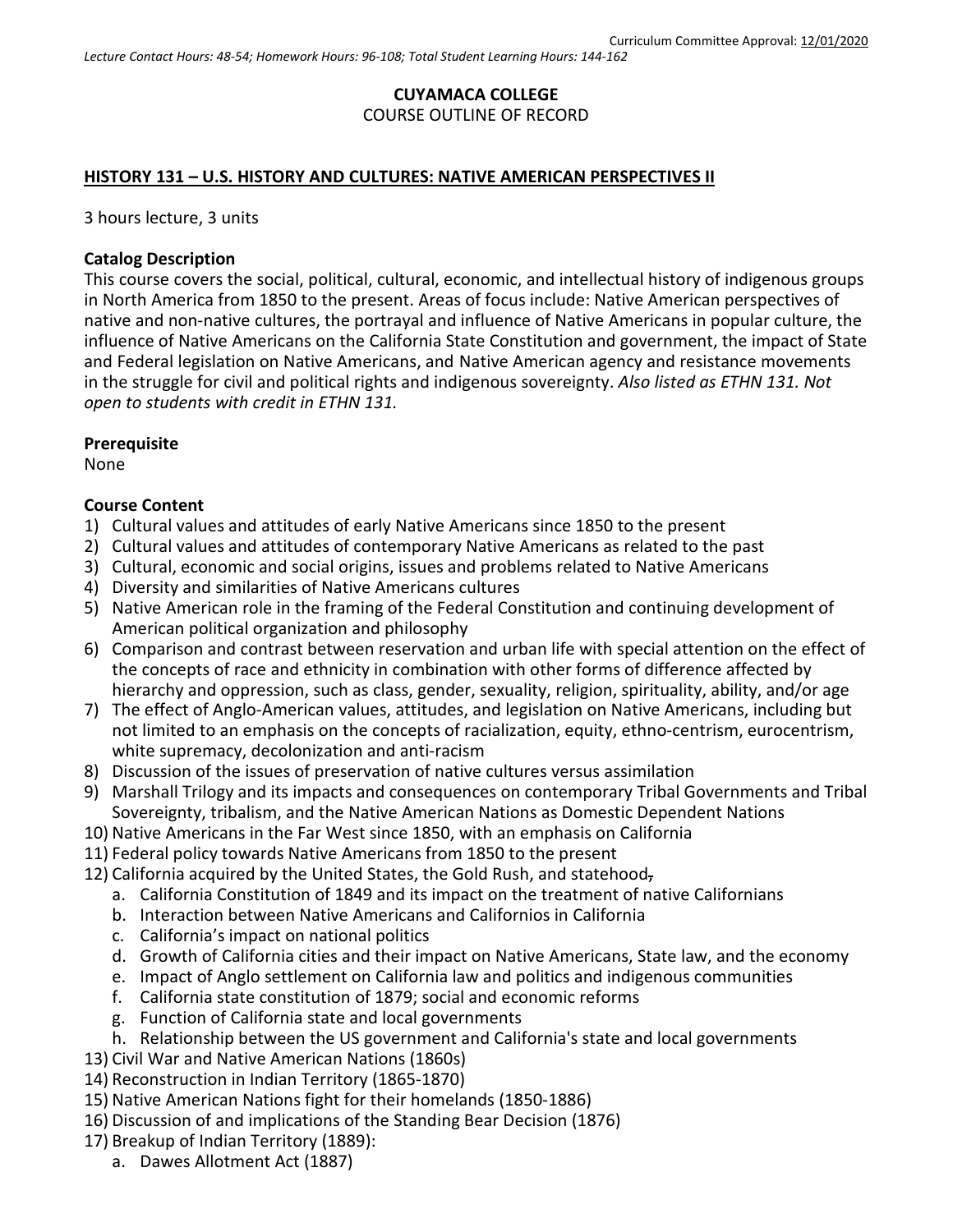- b. Curtis Act (1887)
- c. Jerome Commission (1887)
- 18) Indian Citizenship Act (1924) and its implications
- 19) Indian Reorganization Act (1934) and its implications
- 20) Federal policies implemented to speed up the process of assimilation (1880s-1950s) and its impact on Native American Nations
	- a. Boarding School system
	- b. Relocation
	- c. Termination
- 21) Public Law 280 (1953) and its implications to native Californians
- 22) Comparison of the social status of Native Americans and indigenous peoples in key Latin American countries
- 23) Native American agency and group-affirmation in relation to self-determination and sovereignty from 1850 to the present
- 24) Impact of Native American resistance, social justice, and liberation movements, including the Days of Protest (1960s - 1970s)
	- a. American Indian Movement (AIM), with a focus in California
	- b. Trail of Broken Treaties
	- c. Fish-ins
	- d. Occupation of Alcatraz Island in California
	- e. Wounded Knee II
- 25) Indian Religious Freedom Act (1978) restoration and protection of Native American religions
- 26) Discussion of the policies of state and local governments as it relates to Native Americans in varied regions of the U.S., with a focus on California. Particular attention is given to contemporary issues over water, religion, land, pollution, education, treaty rights and economic development such as tribal gaming
- 27) Discussion of the policies of California state and local governments as it relates to native Californians. Particular attention is given to contemporary issues over water, religion, land, pollution, education, treaty rights and economic development such as tribal gaming
- 28) Trends: socio-cultural implications:
	- a. Education
	- b. Native American Identity–domestic and tribal contexts
	- c. Americanization (assimilation) of Native Americans
	- d. Economic development of Native American Nations
	- e. Portrayals of Native Americans in popular culture

## **Course Objectives**

Students will be able to:

- 1) Identify cultural values, attitudes, political trends and philosophies of early and contemporary Native Americans.
- 2) Analyze and articulate concepts of ethnic studies, including but not limited to race and ethnicity, racialization, equity, ethno-centrism, eurocentrism, white supremacy, self-determination, liberation, decolonization and anti-racism.
- 3) Identify significant federal, state and local legislation that have impacted Native American cultures and societies, with a focus on California.
- 4) Explain the California State Constitution within the framework of federal-state relationships.
- 5) Analyze significant issues in California history, especially federal-state relationships and specifically issues relating to native Californians.
- 6) Analyze contemporary issues over water, religion, land, pollution, education, treaty rights and economic development, such as tribal gaming.
- 7) Apply theory to describe critical events in the histories, cultures, and intellectual traditions of Native Americans with a particular emphasis on agency and self-affirmation.
- 8) Analyze important Supreme Court decisions, specifically those that relate to and affect Native Americans.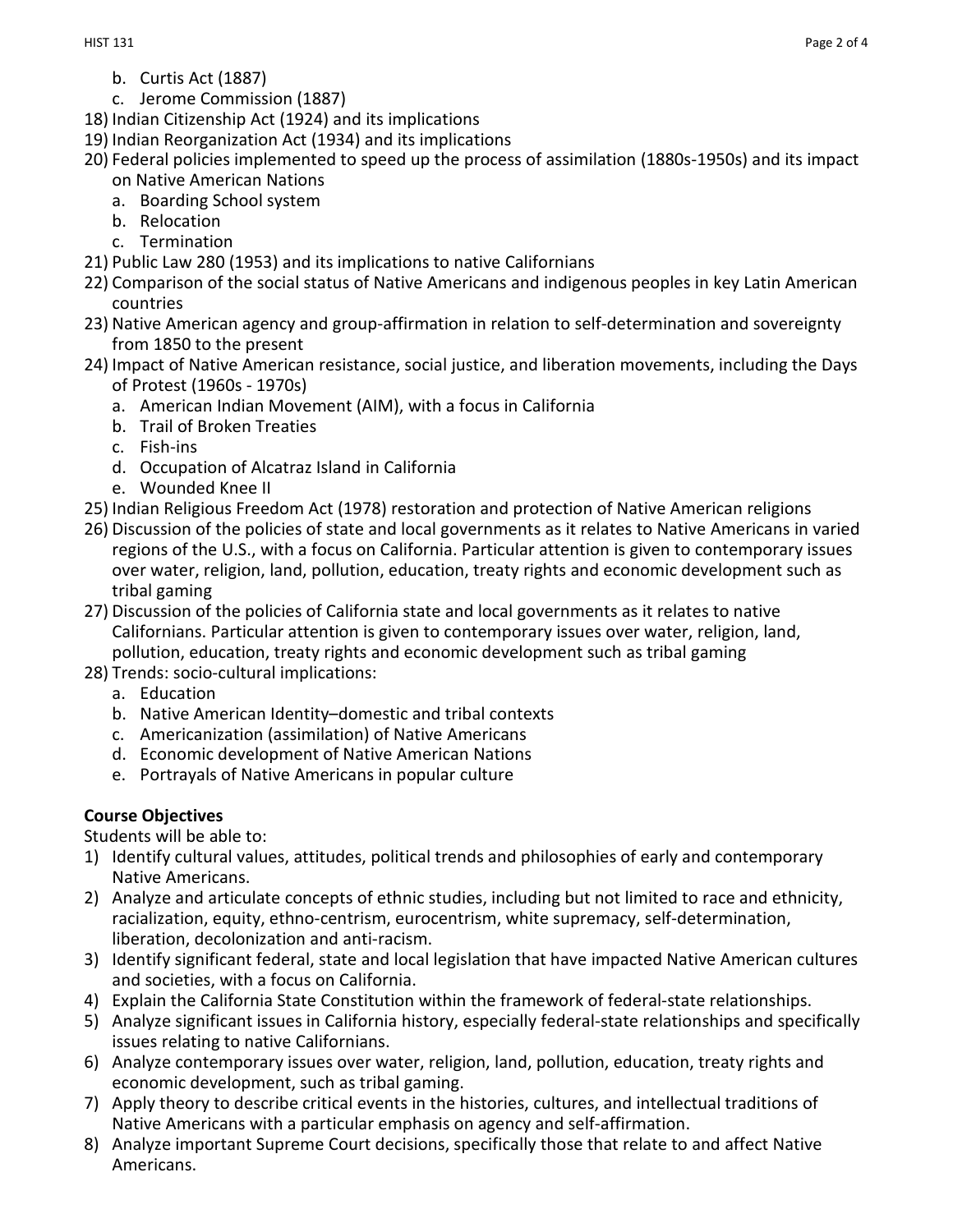- 9) Critically discuss the intersection of race and ethnicity with other forms of difference affected by hierarchy and oppression, such as class, gender, sexuality, religion, spirituality, national origin, immigration status, ability, and/or age.
- 10) Identify and recall significant themes, figures, and interpretations in Native American and American history from 1850 to the present.
- 11) Describe the U.S. Constitution and California Constitution with special emphasis on the amendments that were passed since 1850 and describe their impact on Native Americans.
- 12) Describe how resistance, social justice, and liberation as experienced by Native Americans, and other communities of color, are relevant to current issues.
- 13) Explain Native American contributions and influence on American development from 1850 to the present.
- 14) Discriminate between primary and secondary sources.
- 15) Identify, recognize, and interpret the development of the United States and California constitutions, federal, state, and local governments, and the rights and responsibilities of citizens in an historical context.

## **Method of Evaluation**

A grading system will be established by the instructor and implemented uniformly. Grades will be based on demonstrated proficiency in subject matter determined by multiple measurements for evaluation, one of which must be essay exams, skills demonstration or, where appropriate, the symbol system.

- 1) Quizzes/exams that measure students' ability to identify, recall and evaluate major themes, events, figures and interpretations in American History since 1850 from a Native American perspective, and identify cultural values ad historical, social and political trends related to Native American societies from 1850 to the present.
- 2) Quizzes/exams that measure students' ability to identify and analyze the key Constitutional issues concerning the United States Constitution and the California Constitution related to Native American history and analyze significant issues in California history relating to native Californians.
- 3) In-class group activities and writing assignments which measure students' ability to evaluate the impact of Anglo-American values, attitudes and legislation on Native Americans.
- 4) Research papers/written homework that measure students' ability to recognize describe and explain cultural, economic, social changes and political changes in early American history and analyze how those changes impacted Native Americans and contributions of Native Americans; discriminate between primary and secondary sources.

# **Special Materials Required of Student**

None

# **Minimum Instructional Facilities**

- 1) Smart classroom with writing boards, overhead projector
- 2) Geographical and cultural maps of Native Americans

# **Method of Instruction**

- 1) Lecture and discussion
- 2) Small and large group discussion
- 3) Multimedia presentations
- 4) Guest speakers
- 5) Individual and group projects, structured in-class exercises
- 6) Auxiliary use of study groups, peer tutoring and/or instructional office hours

# **Out-of-Class Assignments**

- 1) Reading assignments, reading response questions, reading journals
- 2) Map exercises
- 3) Field exercises including museum and library research and visits to historic sites